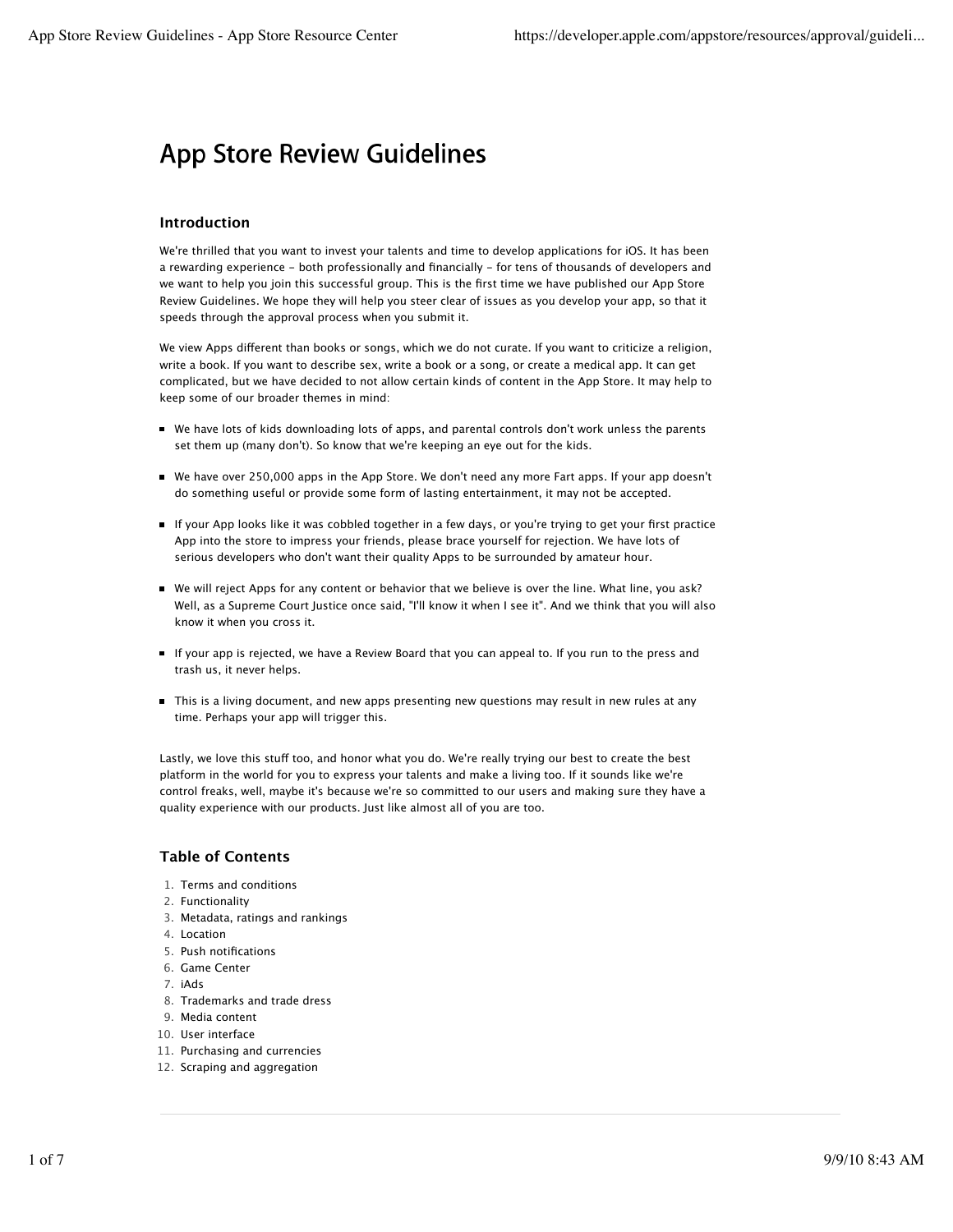- 13. Damage to device
- 14. Personal attacks
- 15. Violence
- 16. Objectionable content
- 17. Privacy
- 18. Pornography
- 19. Religion, culture, and ethnicity
- 20. Contests, sweepstakes, lotteries, and raffles
- 21. Charities and contributions
- 22. Legal requirements

from any other agreement.

# **1. Terms and conditions**

**1.1** As a developer of applications for the App Store you are bound by the terms of the Program License Agreement (PLA), Human Interface Guidelines (HIG), and any other licenses or contracts between you and Apple. The following rules and examples are intended to assist you in gaining acceptance for your app in the App Store, not to amend or remove provisions

#### **2. Functionality**

- **2.1** Apps that crash will be rejected
- **2.2** Apps that exhibit bugs will be rejected
- **2.3** Apps that do not perform as advertised by the developer will be rejected
- **2.4** Apps that include undocumented or hidden features inconsistent with the description of the app will be rejected
- **2.5** Apps that use non-public APIs will be rejected
- **2.6** Apps that read or write data outside its designated container area will be rejected
- **2.7** Apps that download code in any way or form will be rejected
- **2.8** Apps that install or launch other executable code will be rejected
- **2.9** Apps that are "beta", "demo", "trial", or "test" versions will be rejected
- **2.10** iPhone apps must also run on iPad without modification, at iPhone resolution, and at 2X iPhone 3GS resolution
- **2.11** Apps that duplicate apps already in the App Store may be rejected, particularly if there are many of them
- **2.12** Apps that are not very useful or do not provide any lasting entertainment value may be rejected
- **2.13** Apps that are primarily marketing materials or advertisements will be rejected
- **2.14** Apps that are intended to provide trick or fake functionality that are not clearly marked as such will be rejected
- **2.15** Apps larger than 20MB in size will not download over cellular networks (this is automatically prohibited by the App Store)
- **2.16** Multitasking apps may only use background services for their intended purposes: VoIP, audio playback, location, task completion, local notifications, etc
- **2.17** Apps that browse the web must use the iOS WebKit framework and WebKit Javascript
- **2.18** Apps that encourage excessive consumption of alcohol or illegal substances, or encourage minors to consume alcohol or smoke cigarettes, will be rejected
- **2.19** Apps that provide incorrect diagnostic or other inaccurate device data will be rejected
- **2.20** Developers "spamming" the App Store with many versions of similar apps will be removed from the iOS Developer Program

# **3. Metadata (name, descriptions, ratings, rankings, etc)**

- **3.1** Apps with metadata that mentions the name of any other mobile platform will be rejected
- **3.2** Apps with placeholder text will be rejected
- **3.3** Apps with descriptions not relevant to the application content and functionality will be rejected
- **3.4** App names in iTunes Connect and as displayed on a device should be similar, so as not to cause confusion
- **3.5** Small and large app icons should be similar, so as to not to cause confusion
- **3.6** Apps with app icons and screenshots that do not adhere to the 4+ age rating will be rejected
- **3.7** Apps with Category and Genre selections that are not appropriate for the app content will be rejected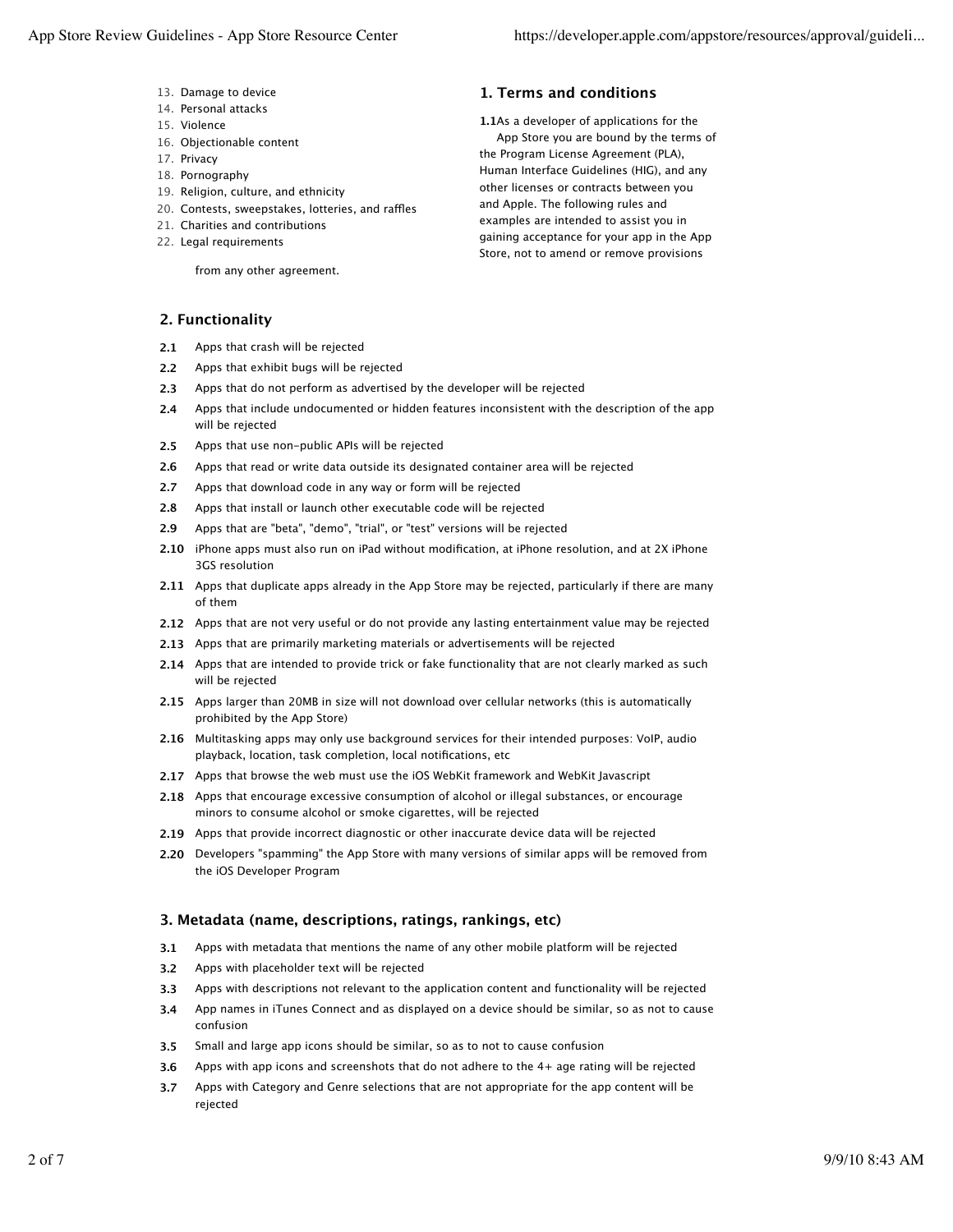Developers are responsible for assigning appropriate ratings to their apps. Inappropriate ratings may be changed by Apple

- **3.9** Developers are responsible for assigning appropriate keywords for their apps. Inappropriate keywords may be changed/deleted by Apple
- **3.10** Developers who attempt to manipulate or cheat the user reviews or chart ranking in the App Store with fake or paid reviews, or any other inappropriate methods will be removed from the iOS Developer Program

# **4. Location**

- **4.1** Apps that do not notify and obtain user consent before collecting, transmitting, or using location data will be rejected
- **4.2** Apps that use location-based APIs for automatic or autonomous control of vehicles, aircraft, or other devices will be rejected
- **4.3** Apps that use location-based APIs for dispatch, fleet management, or emergency services will be rejected

# **5. Push notifications**

- **5.1** Apps that provide Push Notifications without using the Apple Push Notification (APN) API will be rejected
- **5.2** Apps that use the APN service without obtaining a Push Application ID from Apple will be rejected
- **5.3** Apps that send Push Notifications without first obtaining user consent will be rejected
- **5.4** Apps that send sensitive personal or confidential information using Push Notifications will be rejected
- **5.5** Apps that use Push Notifications to send unsolicited messages, or for the purpose of phishing or spamming will be rejected
- **5.6** Apps cannot use Push Notifications to send advertising, promotions, or direct marketing of any kind
- **5.7** Apps cannot charge users for use of Push Notifications
- **5.8** Apps that excessively use the network capacity or bandwidth of the APN service or unduly burden a device with Push Notifications will be rejected
- **5.9** Apps that transmit viruses, files, computer code, or programs that may harm or disrupt the normal operation of the APN service will be rejected

# **6. Game Center**

- **6.1** Apps that display any Player ID to end users or any third party will be rejected
- **6.2** Apps that use Player IDs for any use other than as approved by the Game Center terms will be rejected
- **6.3** Developers that attempt to reverse lookup, trace, relate, associate, mine, harvest, or otherwise exploit Player IDs, alias, or other information obtained through the Game Center will be removed from the iOS Developer Program
- **6.4** Game Center information, such as Leaderboard scores, may only be used in apps approved for use with the Game Center
- **6.5** Apps that use Game Center service to send unsolicited messages, or for the purpose of phishing or spamming will be rejected
- **6.6** Apps that excessively use the network capacity or bandwidth of the Game Center will be rejected
- **6.7** Apps that transmit viruses, files, computer code, or programs that may harm or disrupt the normal operation of the Game Center service will be rejected

# **7. iAds**

**7.1** Apps that artificially increase the number of impressions or click-throughs of ads will be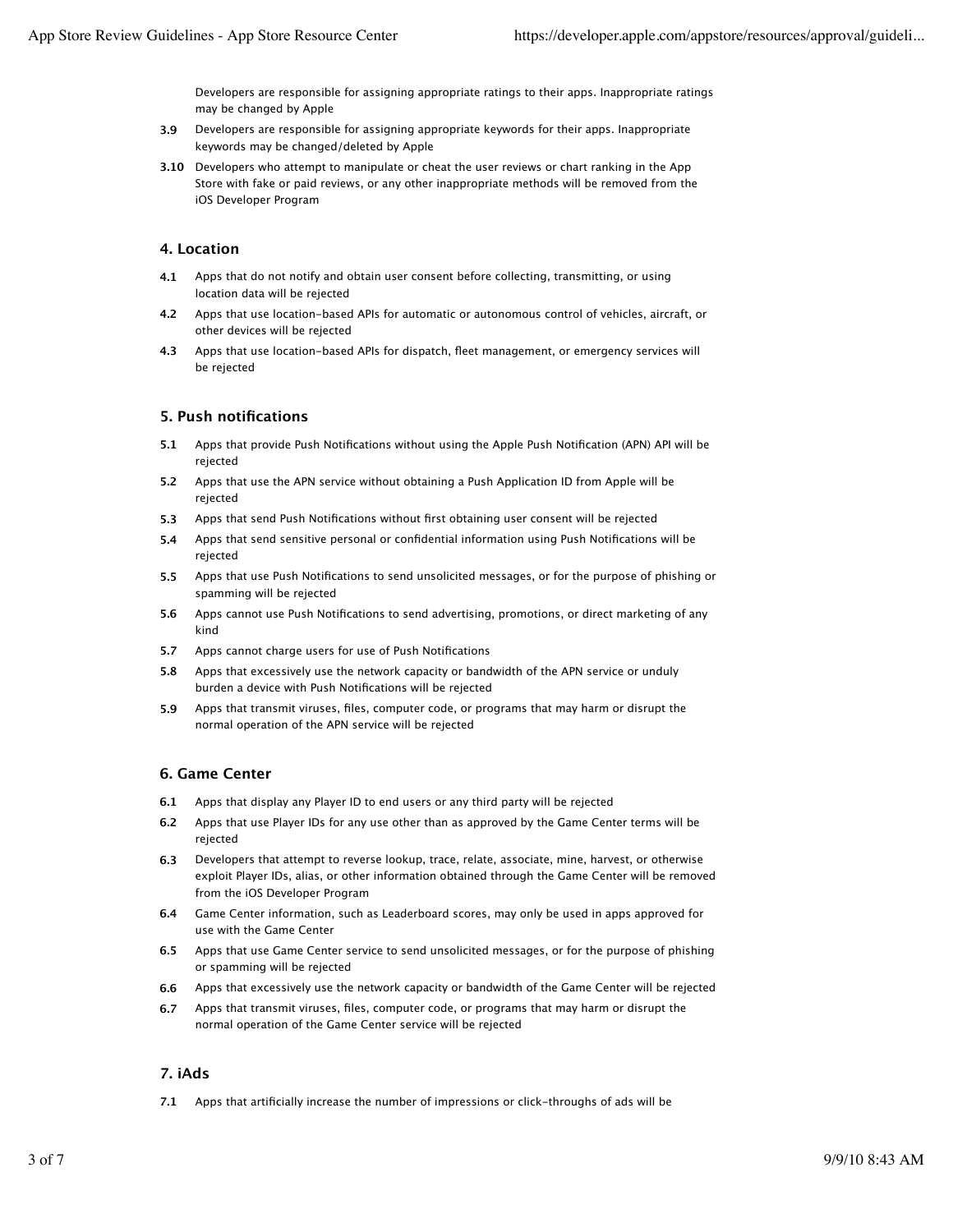#### rejected

- **7.2** Apps that contain empty iAd banners will be rejected
- **7.3** Apps that are designed predominantly for the display of ads will be rejected

# **8. Trademarks and trade dress**

- **8.1** Apps must comply with all terms and conditions explained in the Guidelines for using Apple Trademark and Copyrights and the Apple Trademark List
- **8.2** Apps that suggest or infer that Apple is a source or supplier of the app, or that Apple endorses any particular representation regarding quality or functionality will be rejected
- **8.3** Apps which appear confusingly similar to an existing Apple product or advertising theme will be rejected
- **8.4** Apps that misspell Apple product names in their app name (i.e., GPS for Iphone, iTunz) will be rejected
- **8.5** Use of protected 3rd party material (trademarks, copyrights, trade secrets, otherwise proprietary content) requires a documented rights check which must be provided upon request
- **8.6** Google Maps and Google Earth images obtained via the Google Maps API can be used within an application if all brand features of the original content remain unaltered and fully visible. Apps that cover up or modify the Google logo or copyright holders identification will be rejected

# **9. Media content**

- **9.1** Apps that do not use the MediaPlayer framework to access media in the Music Library will be rejected
- **9.2** App user interfaces that mimic any iPod interface will be rejected
- **9.3** Audio streaming content over a cellular network may not use more than 5MB over 5 minutes
- **9.4** Video streaming content over a cellular network longer than 10 minutes must use HTTP Live Streaming and include a baseline 64 kbps audio-only HTTP Live stream

# **10. User interface**

- **10.1** Apps must comply with all terms and conditions explained in the Apple iPhone Human Interface Guidelines and the Apple iPad Human Interface Guidelines
- **10.2** Apps that look similar to apps bundled on the iPhone, including the App Store, iTunes Store, and iBookstore, will be rejected
- **10.3** Apps that do not use system provided items, such as buttons and icons, correctly and as described in the Apple iPhone Human Interface Guidelines and the Apple iPad Human Interface Guidelines may be rejected
- **10.4** Apps that create alternate desktop/home screen environments or simulate multi-app widget experiences will be rejected
- **10.5** Apps that alter the functions of standard switches, such as the Volume Up/Down and Ring/Silent switches, will be rejected
- **10.6** Apple and our customers place a high value on simple, refined, creative, well thought through interfaces. They take more work but are worth it. Apple sets a high bar. If your user interface is complex or less than very good it may be rejected

# **11. Purchasing and currencies**

- **11.1** Apps that unlock or enable additional features or functionality with mechanisms other than the App Store will be rejected
- **11.2** Apps utilizing a system other than the In App Purchase API (IAP) to purchase content, functionality, or services in an app will be rejected
- **11.3** Apps using IAP to purchase physical goods or goods and services used outside of the application will be rejected
- **11.4** Apps that use IAP to purchase credits or other currencies must consume those credits within the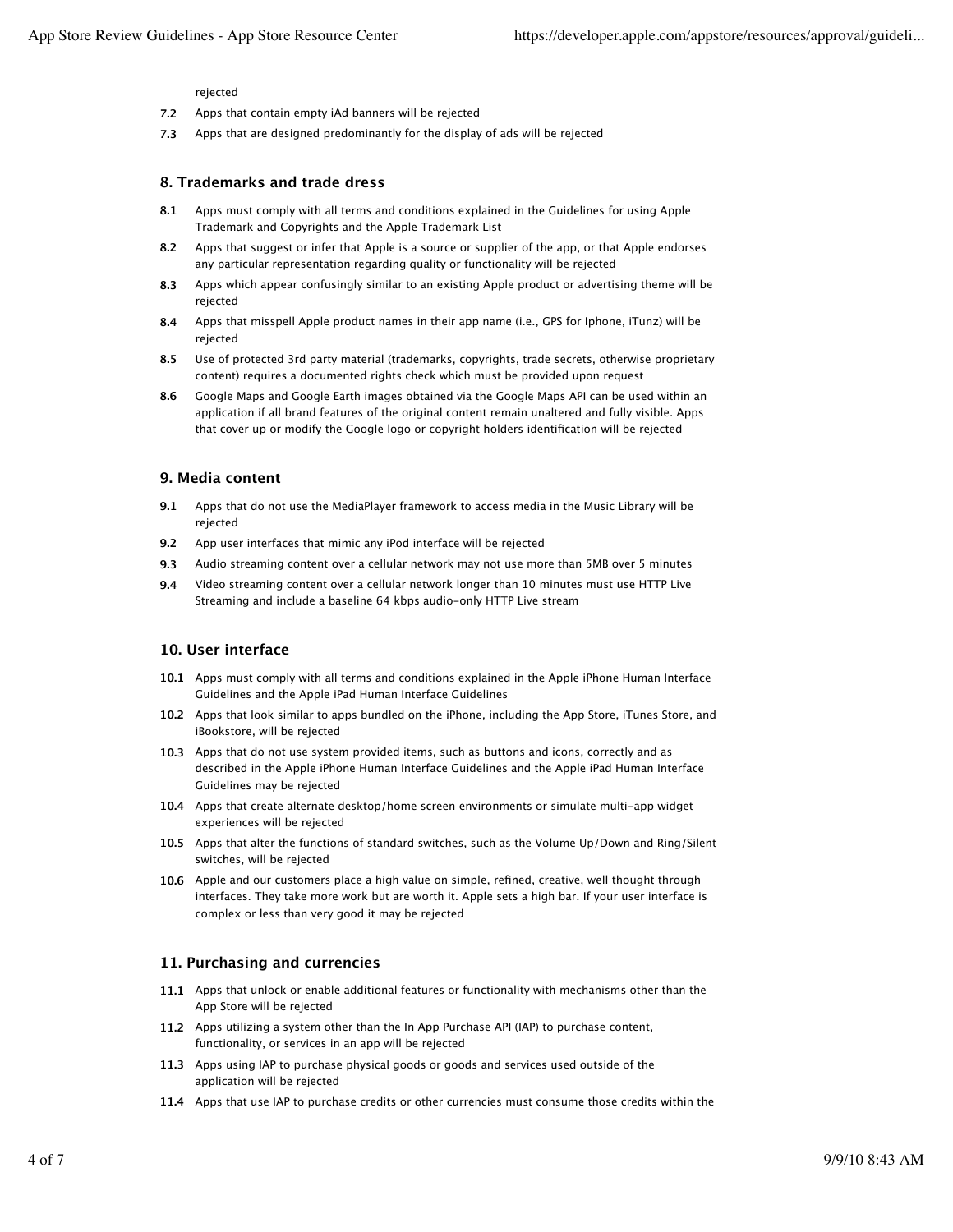application

- **11.5** Apps that use IAP to purchase credits or other currencies that expire will be rejected
- **11.6** Content subscriptions using IAP must last a minimum of 30 days and be available to the user from all of their iOS devices
- **11.7** Apps that use IAP to purchase items must assign the correct Purchasability type
- **11.8** Apps that use IAP to purchase access to built-in capabilities provided by iOS, such as the camera or the gyroscope, will be rejected
- **11.9** Apps containing "rental" content or services that expire after a limited time will be rejected
- **11.10** Insurance applications must be free, in legal-compliance in the regions distributed, and cannot use IAP
- **11.11** In general, the more expensive your app, the more thoroughly we will review it

#### **12. Scraping and aggregation**

- **12.1** Applications that scrape any information from Apple sites (for example from apple.com, iTunes Store, App Store, iTunes Connect, Apple Developer Programs, etc) or create rankings using content from Apple sites and services will be rejected
- **12.2** Applications may use approved Apple RSS feeds such as the iTunes Store RSS feed
- **12.3** Apps that are simply web clippings, content aggregators, or a collection of links, may be rejected

#### **13. Damage to device**

- **13.1** Apps that encourage users to use an Apple Device in a way that may cause damage to the device will be rejected
- **13.2** Apps that rapidly drain the device's battery or generate excessive heat will be rejected

#### **14. Personal attacks**

- 14.1 Any app that is defamatory, offensive, mean-spirited, or likely to place the targeted individual or group in harms way will be rejected
- 14.2 Professional political satirists and humorists are exempt from the ban on offensive or mean-spirited commentary

#### **15. Violence**

- **15.1** Apps portraying realistic images of people or animals being killed or maimed, shot, stabbed, tortured or injured will be rejected
- **15.2** Apps that depict violence or abuse of children will be rejected
- **15.3** "Enemies" within the context of a game cannot solely target a specific race, culture, a real government or corporation, or any other real entity
- **15.4** Apps involving realistic depictions of weapons in such a way as to encourage illegal or reckless use of such weapons will be rejected
- **15.5** Apps that include games of Russian roulette will be rejected

#### **16. Objectionable content**

- **16.1** Apps that present excessively objectionable or crude content will be rejected
- **16.2** Apps that are primarily designed to upset or disgust users will be rejected

#### **17. Privacy**

**17.1** Apps cannot transmit data about a user without obtaining the user's prior permission and providing the user with access to information about how and where the data will be used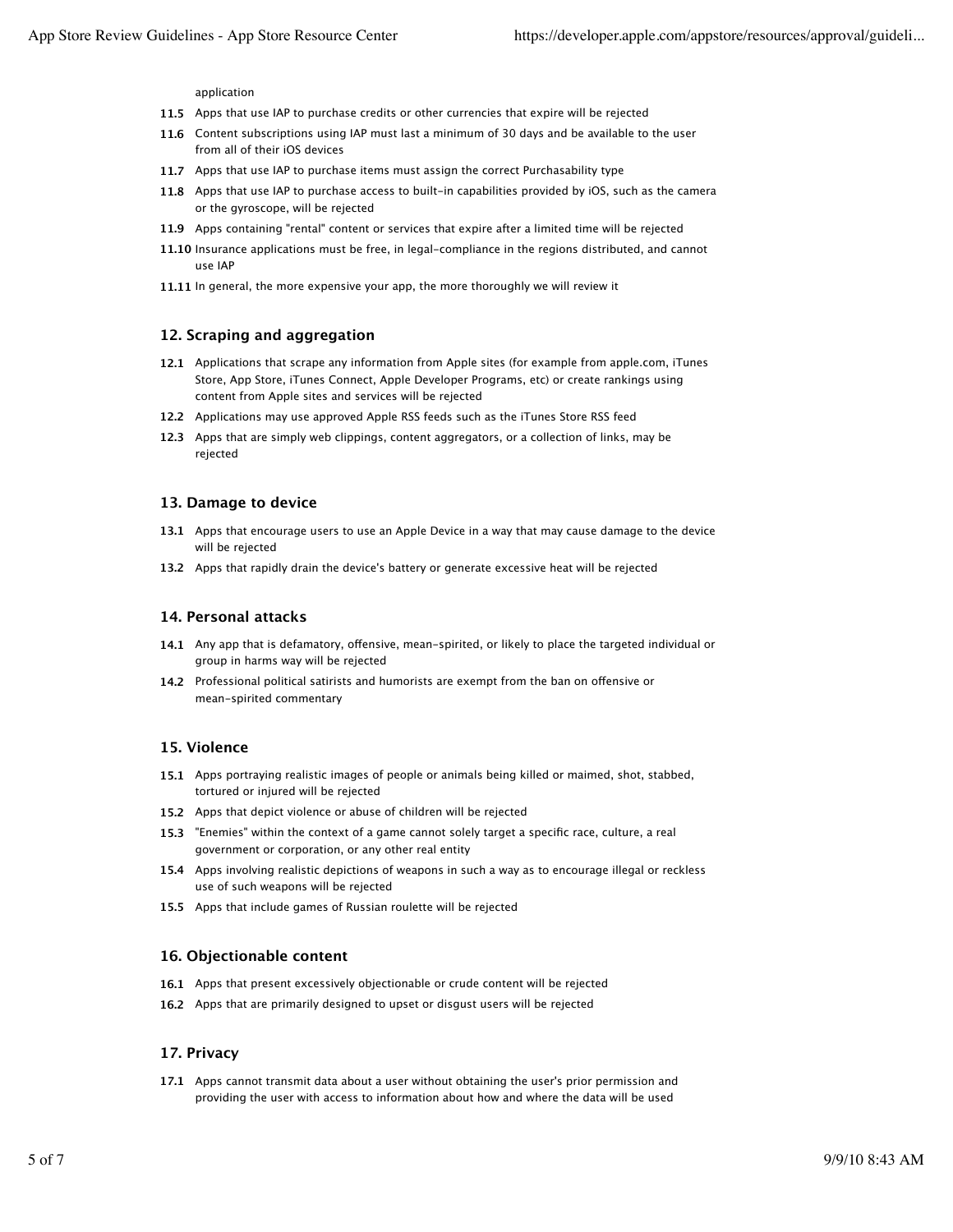Apps that require users to share personal information, such as email address and date of birth, in order to function will be rejected

**17.3** Apps that target minors for data collection will be rejected

# **18. Pornography**

- **18.1** Apps containing pornographic material, defined by Webster's Dictionary as "explicit descriptions or displays of sexual organs or activities intended to stimulate erotic rather than aesthetic or emotional feelings", will be rejected
- 18.2 Apps that contain user generated content that is frequently pornographic (ex "Chat Roulette" apps) will be rejected

#### **19. Religion, culture, and ethnicity**

- **19.1** Apps containing references or commentary about a religious, cultural or ethnic group that are defamatory, offensive, mean-spirited or likely to expose the targeted group to harm or violence will be rejected
- **19.2** Apps may contain or quote religious text provided the quotes or translations are accurate and not misleading. Commentary should be educational or informative rather than inflammatory

#### **20. Contests, sweepstakes, lotteries, and ra!es**

- **20.1** Sweepstakes and contests must be sponsored by the developer/company of the app
- 20.2 Official rules for sweepstakes and contests, must be presented in the app and make it clear that Apple is not a sponsor or involved in the activity in any manner
- **20.3** It must be permissible by law for the developer to run a lottery app, and a lottery app must have all of the following characteristics: consideration, chance, and a prize
- 20.4 Apps that allow a user to directly purchase a lottery or raffle ticket in the app will be rejected

#### **21. Charities and contributions**

- **21.1** Apps that include the ability to make donations to recognized charitable organizations must be free
- **21.2** The collection of donations must be done via a web site in Safari or an SMS

#### **22. Legal requirements**

- **22.1** Apps must comply with all legal requirements in any location where they are made available to users. It is the developer's obligation to understand and conform to all local laws
- **22.2** Apps that contain false, fraudulent or misleading representations will be rejected
- **22.3** Apps that solicit, promote, or encourage criminal or clearly reckless behavior will be rejected
- **22.4** Apps that enable illegal file sharing will be rejected
- **22.5** Apps that are designed for use as illegal gambling aids, including card counters, will be rejected
- **22.6** Apps that enable anonymous or prank phone calls or SMS/MMS messaging will be rejected
- **22.7** Developers who create apps that surreptitiously attempt to discover user passwords or other private user data will be removed from the iOS Developer Program

# **Living document**

This document represents our best efforts to share how we review apps submitted to the App Store, and we hope it is a helpful guide as you develop and submit your apps. It is a living document that will evolve as we are presented with new apps and situations, and we'll update it periodically to reflect these changes.

Thank you for developing for iOS. Even though this document is a formidable list of what not to do,